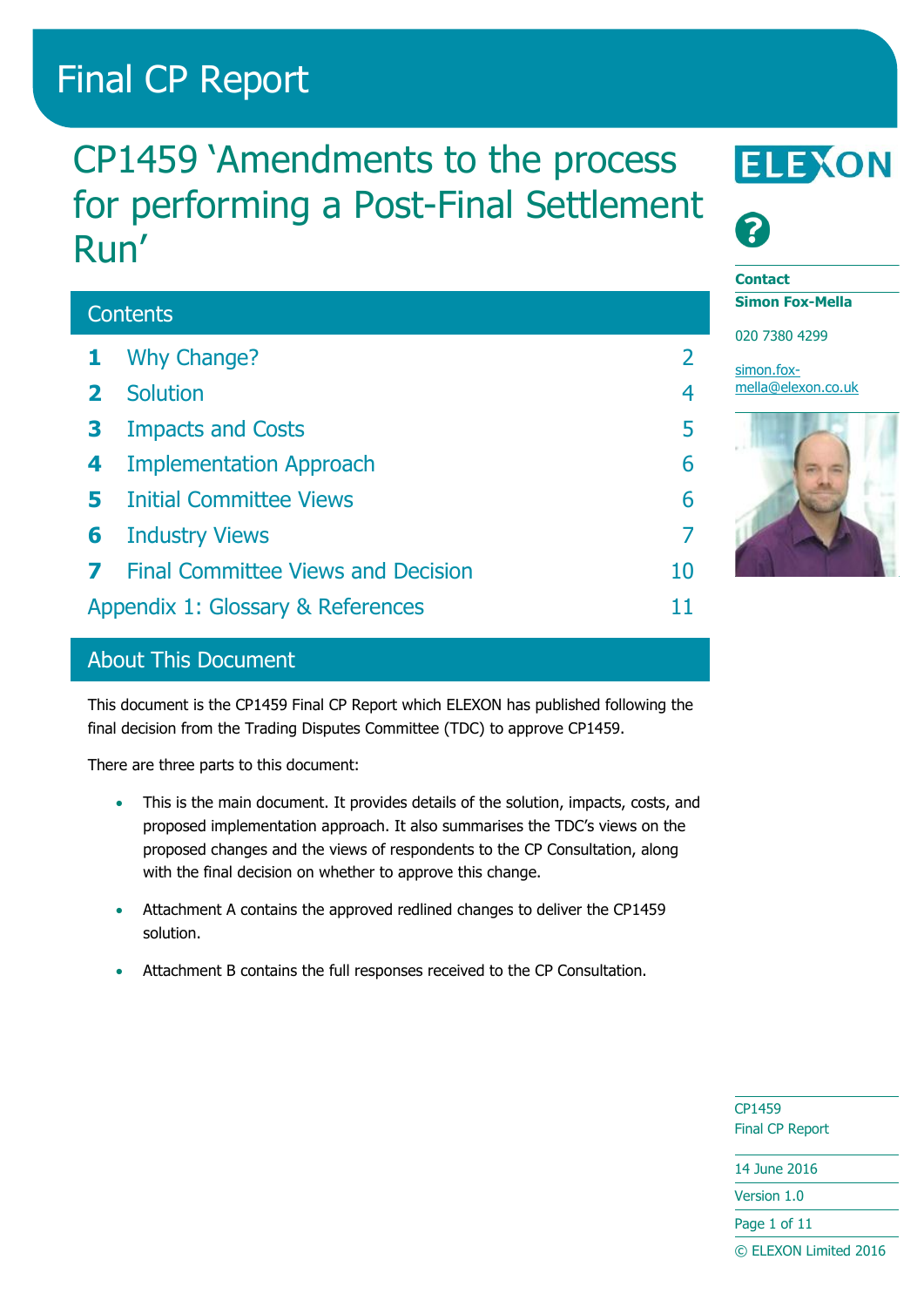## <span id="page-1-0"></span>**1** Why Change?

#### **Current process**

The Balancing and Settlement Code (BSC) Trading Disputes process is overseen by the TDC whose procedures are defined in BSC [Procedure \(BSCP\) 11](https://www.elexon.co.uk/bsc-related-documents/related-documents/bscps/) 'Trading Disputes'.

When a Trading Dispute is upheld, the TDC will notify the relevant Parties and authorise that they rectify the Settlement Error. If the Settlement Error cannot be corrected within the usual Settlement Run processes, then the TDC can determine that the Settlement Error should be corrected in a Post-Final Settlement Run (PFSR).

#### **CP1428**

On 15 January 2015, RWE npower raised [CP1428 'Inclusion of Party Agents in the event of](https://www.elexon.co.uk/change-proposal/cp1428/)  [Post Final Settlement Runs'](https://www.elexon.co.uk/change-proposal/cp1428/).

CP1428 sought to amend BSCP11 section 5.4 'Performing a Post-Final Settlement Run', to mandate that Suppliers inform both their Data Aggregator (DA) and Data Collector (DC) of the required corrective actions following a determination by the TDC.

The TDC approved CP1428 at its April 2015 meeting, and it was implemented on 25 June 2015 as part of the June 2015 BSC Release.

#### **What is the issue?**

This CP proposes changes to address two issues with the performing of the PFSR.

#### **Issue 1: CP1428**

The red-lining of CP1428 has not given the desired effect and has put an erroneous obligation on the Disputes Secretary, rather than applicable Suppliers, to notify DCs and DAs of a TDC determination.

#### **Issue 2: Concerns with process**

This issue relates to concerns with the process, which have been identified through an upheld [Trading Dispute DA701](https://www.elexon.co.uk/reference/technical-operations/dispute-decisions/) and by the Software Technical Advisory Group (STAG).

#### **DA701**

In 2015, the TDC upheld DA701. This related to a failure to progress corrective actions following a previous TDC determination. ELEXON believes that there is the potential that other failures to progress TDC determinations have gone undetected. However, without an in depth audit, this cannot be confirmed.

#### **STAG**

The STAG has also noted issues when a PFSR is undertaken to action a Trading Dispute determination. It notes that it used to be the case that the PFSR was more extensively

CP1459 Final CP Report 14 June 2016 Version 1.0

Page 2 of 11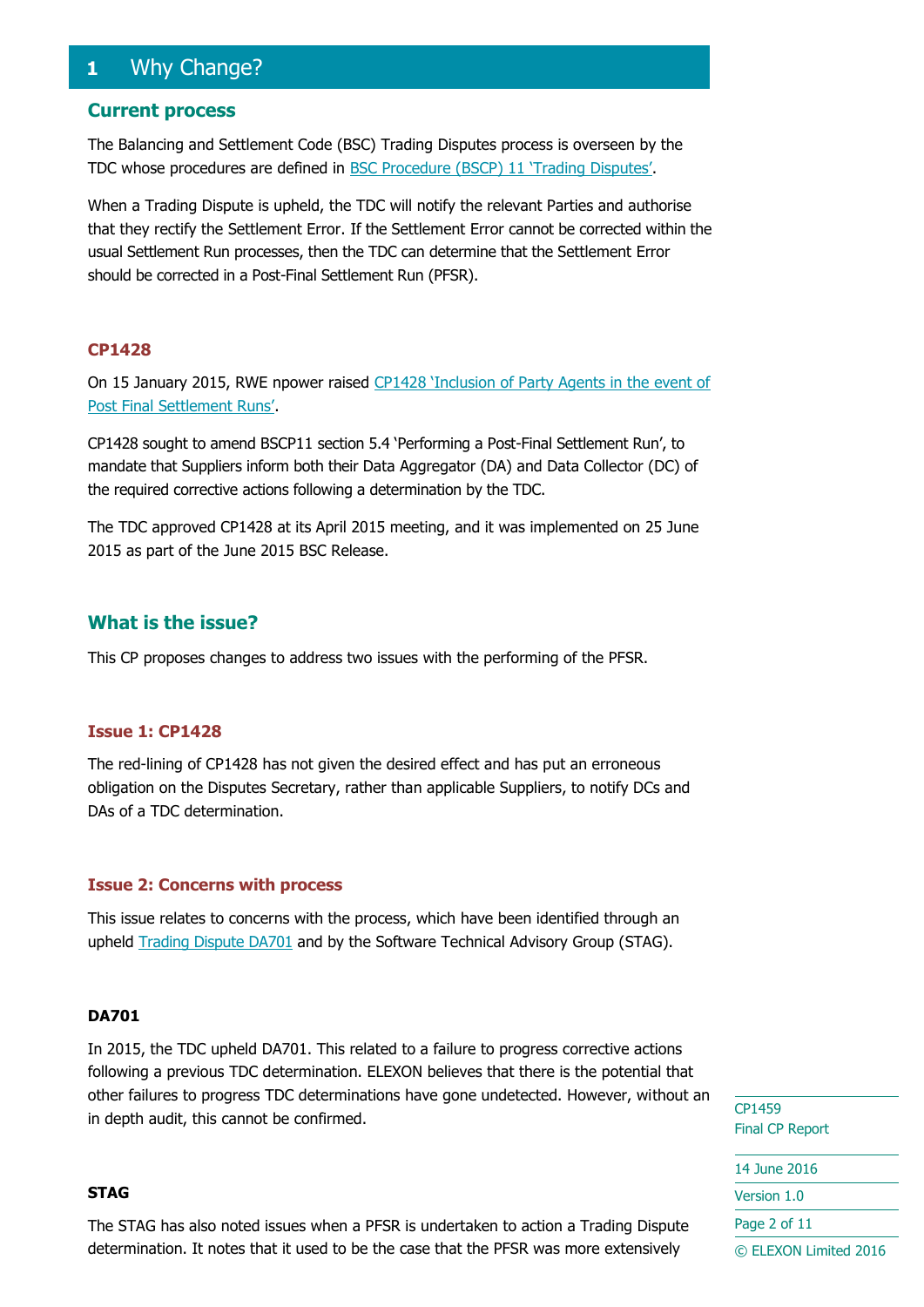used, covering all or most Grid Supply Point (GSP) Groups. This allowed DAs to schedule the PFSR for all GSP Groups on every Working Day (WD). Now, the TDC agrees on a monthly basis which PFSRs to run, so the whole year-ahead schedule is not fully known at the start of the year. This lack of forward visibility and uncertainty can increase the risk of manual scheduling error. Therefore, there is now a greater risk that PFSRs are not scheduled, or are run with incomplete GSP Group data.

The STAG suggested having earlier notice of when the runs were needed. The STAG also agreed that it should be down to the Supplier to inform the DA, but noted that ELEXON would have an earlier view of missing data through operating the Supplier Volume Allocation Agent (SVAA) system. Earlier scheduling of PFSRs would reduce the risk of manual scheduling error and give assurance to Suppliers that all the required GSP Group data will be included in the runs.

#### **Review of PFSR processes**

Following a review of the processes for performing a PFSR, the following concerns have been identified:

#### **A: The lack of explicit timescales on a Supplier to advise its agents of required Settlement correction**

The STAG noted occurrences where Suppliers did not notify their DC and DAs of the TDC determinations within a timely manner. This can result in the agents being unable to undertake the required Settlement corrections by the PFSR date.

#### **B: Weak controls late in the process**

The SVAA will contact any DAs known to be associated with at least one Trading Dispute who fail to submit PFSR files. However, there is no assurance that any files subsequently submitted will contain the required Settlement corrections as determined by the TDC.

#### **C: Timescale constraints to address failures**

The deadline for positive confirmation to the Disputes Secretary that corrective actions have been completed is currently five WDs after the associated PFSR schedule day. This leaves short timescales to act upon any failures or identify potentially incomplete PFSR files.

#### **D: Disjointed processes**

The PFSR schedule day can be more than a year after the date the Disputes Secretary advises a Supplier of a TDC determination. This creates an unnecessary and extended hiatus in the process, with a risk that the necessary settlement files are not produced.

> CP1459 Final CP Report

14 June 2016

Version 1.0

Page 3 of 11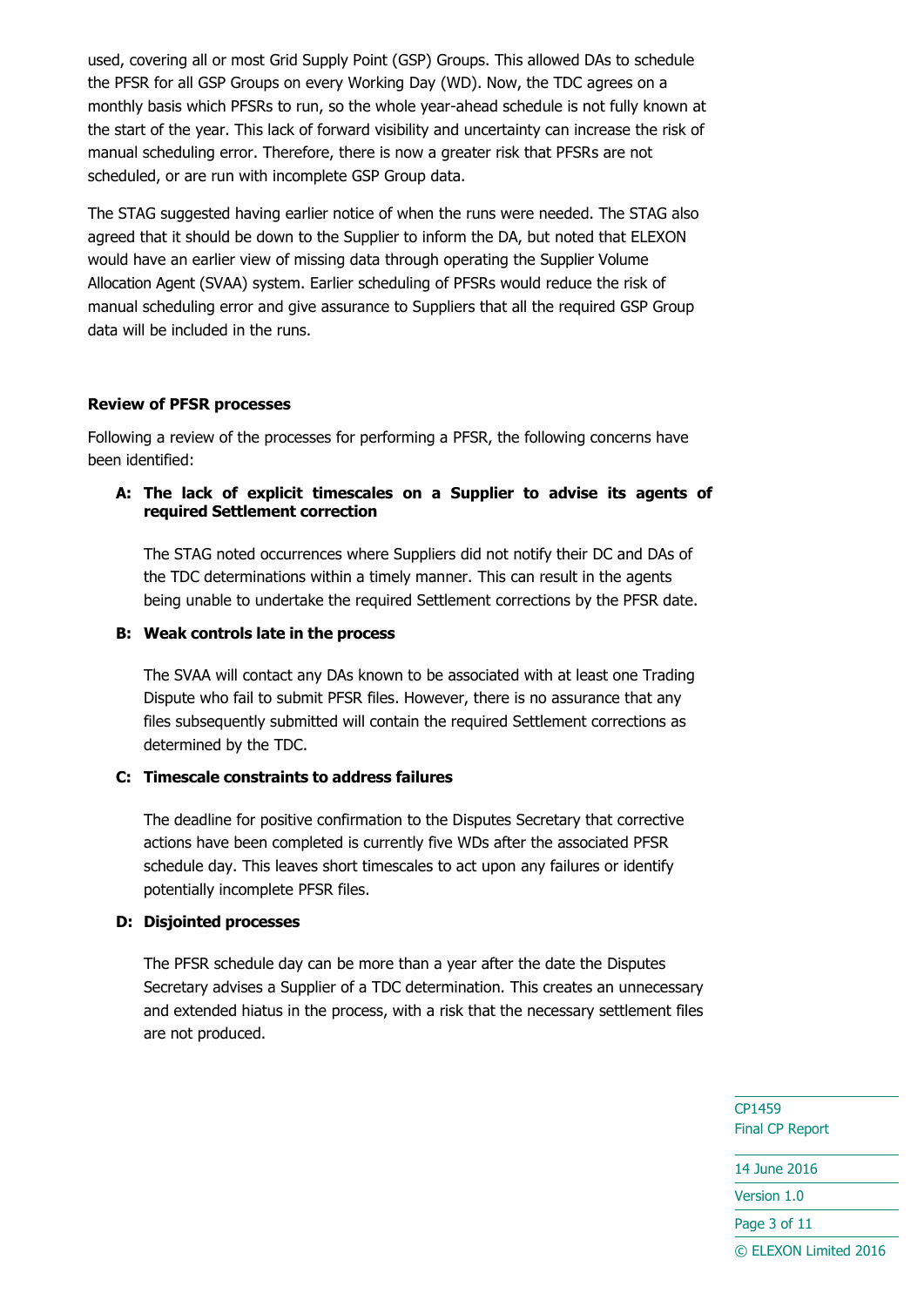## <span id="page-3-0"></span>**2** Solution

#### **Approved solution**

[CP1459 'Amendments to the process for performing a Post](https://www.elexon.co.uk/change-proposal/cp1459/)-Final Settlement Run' was raised by ELEXON on 29 March 2016.

It will amend BSCP11 section 5.4 'Performing a Post-Final Settlement Run':

- To achieve the intention of CP1428; and
- To ensure that there are explicit timescales on each process step and that it follows a logical path.

To achieve the intention of CP1428, the approved CP1459 solution will amend BSCP11 to put an explicit obligation on Suppliers to inform their agents (including but not limited to the DC and DA) to take such steps as are necessary to give effect to a determination of the TDC. Also, the erroneous obligation put on the Disputes Secretary to instruct DCs and DAs will be removed.

In addition, an explicit obligation will be put on Parties to instruct their relevant agents within five WDs of receipt of such a determination. This allows Settlement corrections undertaken by DCs, and scheduling of PFSRs by DAs, to be undertaken following receipt of a TDC determination. In practice, this will mean that DCs and DAs are taking their actions in parallel, rather than there being a lag between the DC making the corrections and the DA scheduling the runs.

Furthermore, this CP will remove the potential gap between a determination and confirmation of it being given effect. Currently a Party can provide positive confirmation up to a year after receipt of a TDC determination. The removal of this gap is achieved by limiting the timescales to within 20 WDs of receipt of such a determination, or within five WDs of the PFSR schedule day, whichever is sooner.

#### **Proposer's rationale**

A change to BSCP11 is required to achieve the full intention of CP1428 while remaining consistent with the Supplier hub principle. Additionally it will provide clarity and efficiency for agents performing the PFSR to reduce the risk that corrective action is not entered into Settlement.

## **Approved redlining**

Attachment A contains the approved changes to BSCP11 to deliver the CP1459 solution.

CP1459 Final CP Report

14 June 2016

Version 1.0

Page 4 of 11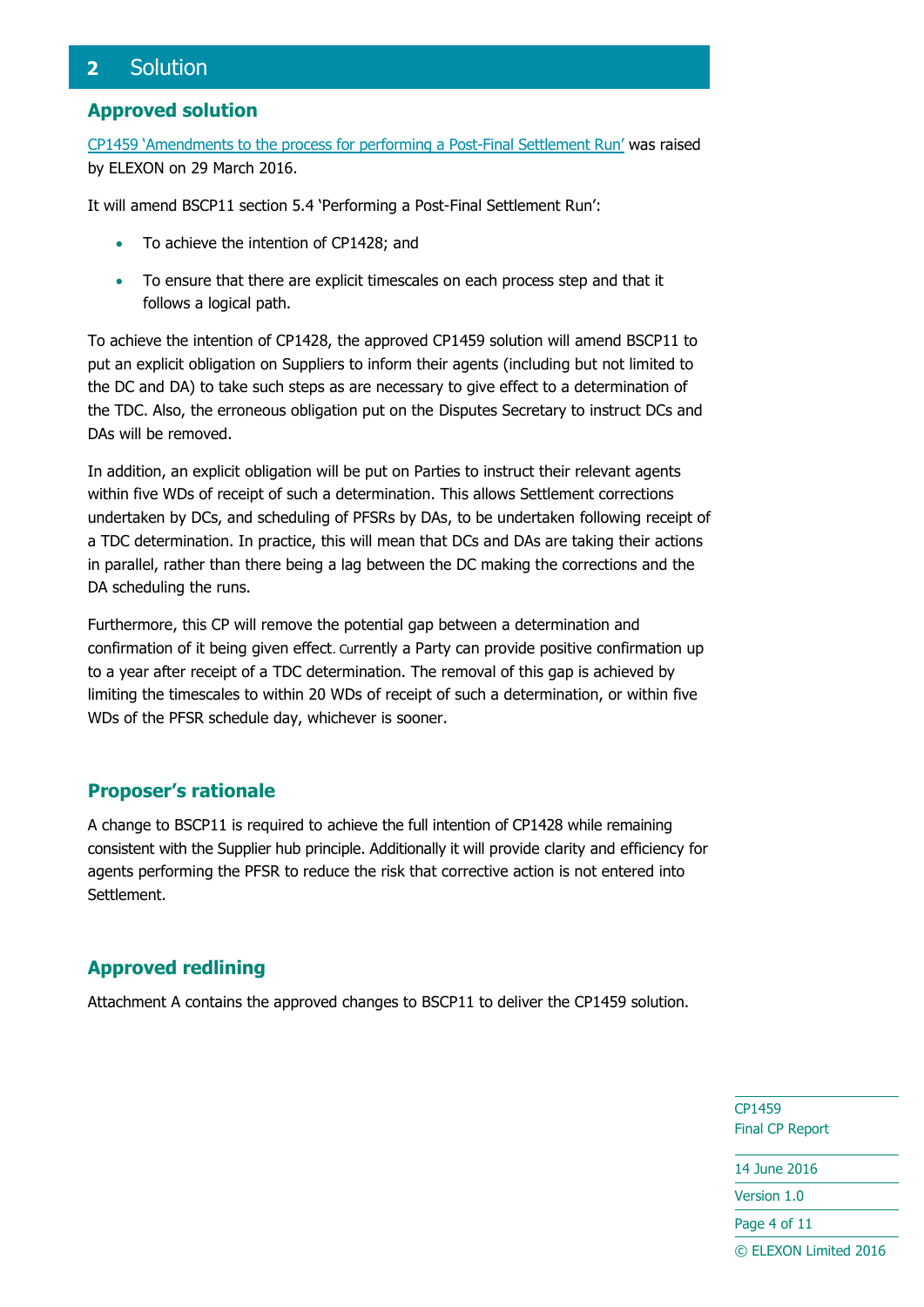## <span id="page-4-0"></span>**3** Impacts and Costs

#### **Central impacts and costs**

#### **Central impacts**

CP1459 will require changes to BSCP11. No system changes are required to implement this CP and there will be no impact on BSC Agents.

| <b>Central Impacts</b> |                |
|------------------------|----------------|
| Document Impacts       | System Impacts |
| $\bullet$ BSCP11       | None           |

#### **Central costs**

The central implementation costs for CP1459 will be approximately £240 (one ELEXON man day) to implement the relevant document changes.

## **BSC Party & Party Agent impacts and costs**

#### **Participant impacts**

CP1459 is expected to impact Suppliers, DAs and DCs. We believe that minor process changes will be required to implement the solution. This was confirmed by respondents to the CP Consultation, who also noted that the impacts were beneficial.

No other BSC Parties or Party Agents are expected to be impacted.

| BSC Party & Party Agent Impacts |                                                     |  |
|---------------------------------|-----------------------------------------------------|--|
| <b>BSC Party/Party Agent</b>    | Impact                                              |  |
| <b>Suppliers</b>                | Changes will be required to implement the solution. |  |
| <b>DAs</b>                      |                                                     |  |
| <b>DCs</b>                      |                                                     |  |

#### **Participant costs**

Only one respondent noted that there were costs for them to implement CP1459. They didn't quantify the costs, but noted that these were minimal. All other respondents indicated that there would be no costs.

> CP1459 Final CP Report

14 June 2016

Version 1.0

Page 5 of 11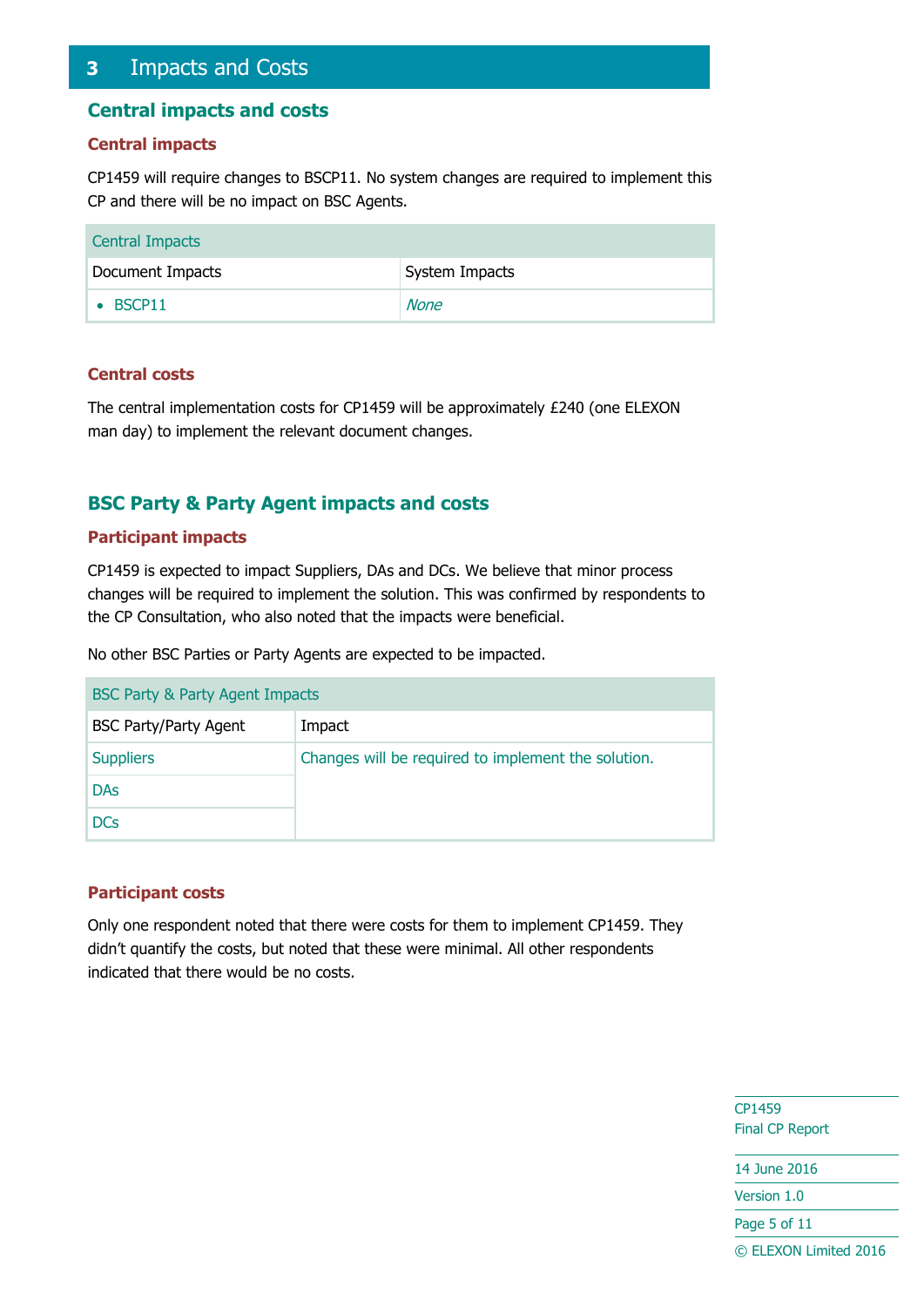## <span id="page-5-0"></span>**4** Implementation Approach

## **Approved Implementation Date**

CP1459 will be implemented on **3 November 2016** as part of the November 2016 BSC Systems Release.

The November 2016 Release is the next available Release that can include this CP.

None of the eight respondents to the CP Consultation disagreed with this Implementation Date.

## <span id="page-5-1"></span>**5** Initial Committee Views

## **TDC's initial views**

ELEXON presented CP1459 to the TDC at its meeting on 7 April 2016 [\(TDC212/02\)](https://www.elexon.co.uk/meeting/tdc-212-2/). The TDC had no initial comments on the CP and did not ask any further questions to be added to the CP consultation.

> CP1459 Final CP Report

14 June 2016 Version 1.0

Page 6 of 11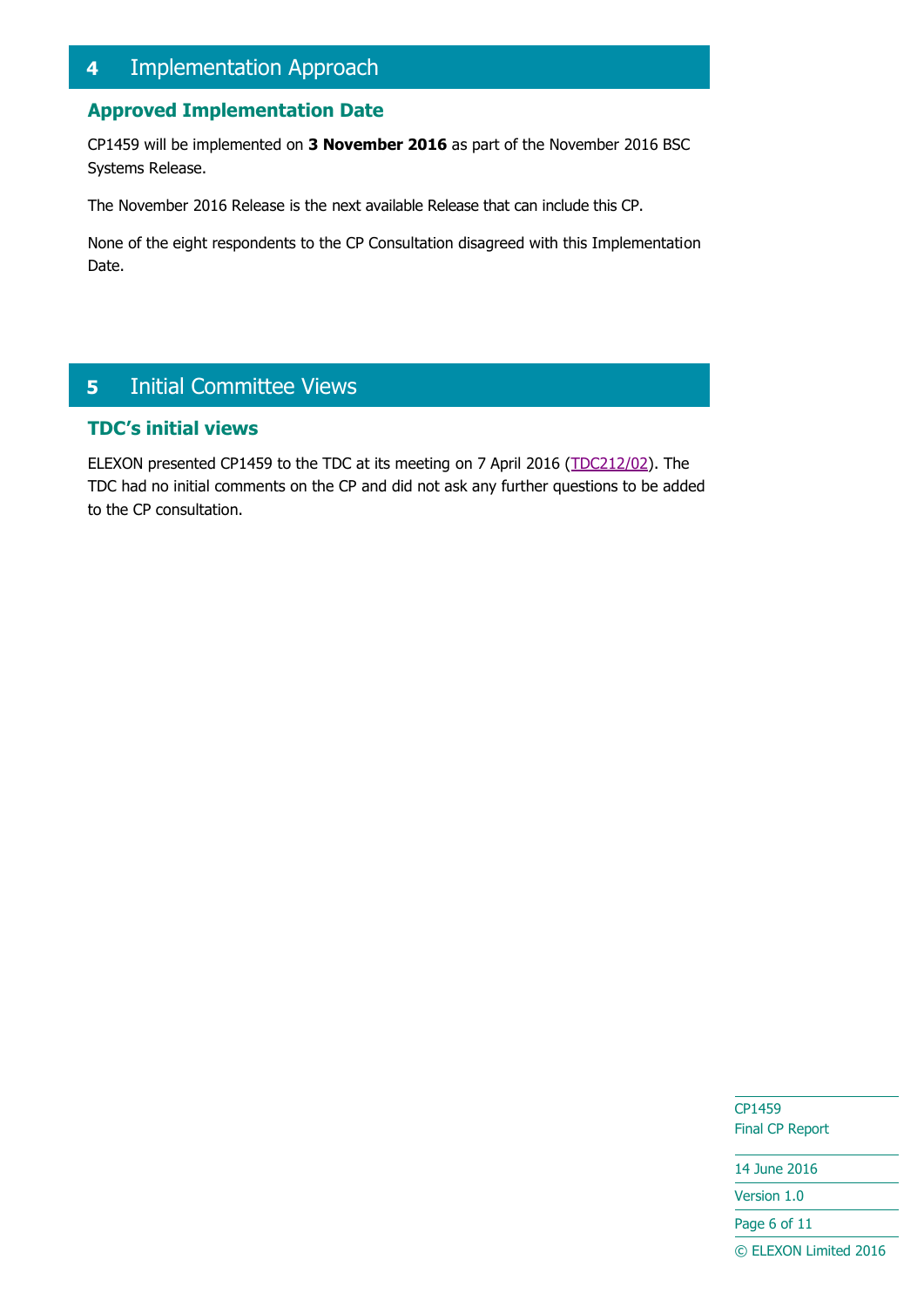## <span id="page-6-0"></span>**6** Industry Views

This section summarises the responses received to the CP Consultation. You can find the full responses in Attachment B.

| Summary of CP1459 CP Consultation Responses                             |      |                          |                            |
|-------------------------------------------------------------------------|------|--------------------------|----------------------------|
| Question                                                                | Yes. | No.                      | Neutral/<br>No.<br>Comment |
| Do you agree with the CP1459 proposed solution?                         | 6    | $\overline{\mathbf{2}}$  | $\Omega$                   |
| Do you agree that the draft redlining delivers the<br>intent of CP1459? | 7    |                          |                            |
| Will CP1459 impact your organisation?                                   | 5    | $\overline{\phantom{a}}$ |                            |
| Will your organisation incur any costs in<br>implementing CP1459?       | 7    |                          | O                          |
| Do you agree with the proposed implementation<br>approach for CP1459?   | 6    | 0                        | $\overline{2}$             |
| Do you have any further comments on CP1459?                             | 3    | 5                        | O                          |

## **Comments on the CP**

Six of the eight respondents to the CP Consultation agreed with the proposed changes for CP1459.

One of the respondents noted that they have encountered as a DC and a DA instances of both late notification, and also non-notification, of a Trading Dispute. They note that this occurs despite changes made to the process over the years. They also note that this results in wasted effort and time spent in raising and investigating the dispute.

Another respondent noted that currently, Trading Disputes are sent to HHDAs at short notice. They contend that this can increase the risk of errors being made if the correction process does not leave sufficient time to perform a thorough check. They therefore welcomed the gap between the TDC determination and confirmation of the PFSR schedule date being addressed with explicit timescales.

A third respondent welcomed the specific obligations and timelines on Suppliers to inform all their affected agents, which they hope will incentivise them sufficiently to give sufficient notice.

The remaining respondents who agreed with the proposed changes either welcomed the change or did not provide any further comments.

Two of the eight respondents to the CP Consultation disagreed with CP1459, as set out below.

#### **Sender of the notification of the determination**

The two respondents that disagreed with the change believed that the notification of the determination of the dispute should come directly from the Disputes Secretary to the DC and DA.

CP1459 Final CP Report

14 June 2016 Version 1.0 Page 7 of 11 © ELEXON Limited 2016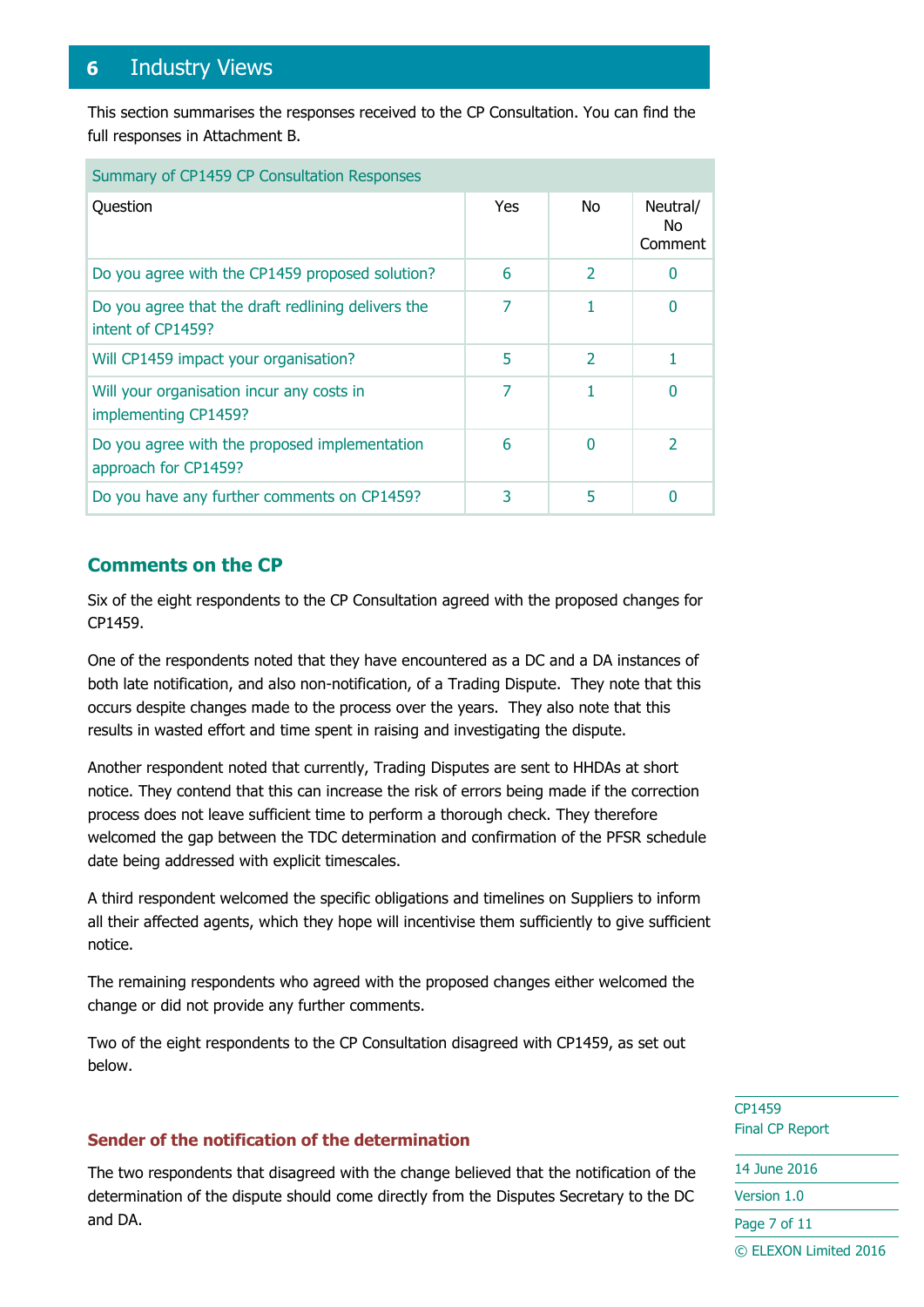One believed that as matters have arisen as a result of a dispute, it is sensible that the arbiter within this process notifies and monitors the dispute to its resolution.

The other respondent asserts that the Disputes Secretary should inform impacted DCs and DAs as indicated within the earlier CP1428. They believe that as the Disputes Secretary is in full possession of the facts; has an incentive to ensure that all impacted parties and agents are aware of the dates and changed data requirements; and it would not be too onerous to extend the existing notification to "all BSC Agents, BSC Parties and BSC Auditor" to also include Supplier Agents.

#### **ELEXON's response**

These views have previously been expressed during the consultation on CP1428. That CP did not intend to put a responsibility on the Disputes Secretary to notify the relevant DC and DA. It is clear from the CP1428 Form that the redlining did not achieve the desired effect and therefore should be corrected in line with the original intention of that CP.

At the time, it was noted that Disputes Secretary communicating directly with the DC and DA does not align with the Supplier hub principle. It also raises some concerns from a commercial perspective; that is we are aware that some agents charge Suppliers to make corrections. It is therefore not appropriate for ELEXON to directly instruct such actions. Furthermore, BSC Section W1.6.3 of the BSC puts the obligation on BSC Parties to ensure they procure appropriate agents to undertake the correction of Trading Disputes.

#### **Comments on the proposed redlining**

Only one respondent disagreed with the redlining, though they supported the CP. They believe that some additional changes to wording are required to achieve the desired result. Their suggestion and our response are captured in the table below.

|                                                                                                                                                                                                              | Comments on the CP1459 Proposed Redlining                                                                                                      |                                                                                                                                                                                                                                                                                                                                                                                                                                                                                                                                                                                          |                                                                     |
|--------------------------------------------------------------------------------------------------------------------------------------------------------------------------------------------------------------|------------------------------------------------------------------------------------------------------------------------------------------------|------------------------------------------------------------------------------------------------------------------------------------------------------------------------------------------------------------------------------------------------------------------------------------------------------------------------------------------------------------------------------------------------------------------------------------------------------------------------------------------------------------------------------------------------------------------------------------------|---------------------------------------------------------------------|
| Document &<br>Location                                                                                                                                                                                       | Comment                                                                                                                                        | <b>ELEXON's Response</b>                                                                                                                                                                                                                                                                                                                                                                                                                                                                                                                                                                 |                                                                     |
| <b>BSCP11/</b><br>5.4.3<br>Note 18 - A<br><b>BSC Party may</b><br>decide to<br>provide its<br>$agent(s)$ with<br>the<br><b>BSCP11/07</b><br>form as<br>provided by<br>the Disputes<br>Secretary in<br>5.4.2. | We recommend the wording be<br>changed from "may" to "should" in<br>order to avoid any misinterpretation<br>of the TDCs decision/instructions. | We intentionally left the wording as<br>'may' for the circumstances where<br>the recipient of the form (i.e. a BSC)<br>Party) may not wish to share all the<br>confidential details of the Trading<br>Dispute with its Party Agent. BSC<br>Parties only need to instruct their<br>agents on how the TDC determined<br>to rectify the Settlement Error, and<br>not the full determination against<br>the Trading Dispute criteria.<br>In practise, a lot of BSC Parties<br>forward on the forms, hence the<br>footnote. However, there may be<br>situations where they do not wish<br>to. | CP1459<br>Final CP Rep<br>14 June 201<br>Version 1.0<br>Page 8 of 1 |
|                                                                                                                                                                                                              |                                                                                                                                                |                                                                                                                                                                                                                                                                                                                                                                                                                                                                                                                                                                                          |                                                                     |

 $\overline{9}$ P Report ne 2016

 $of 11$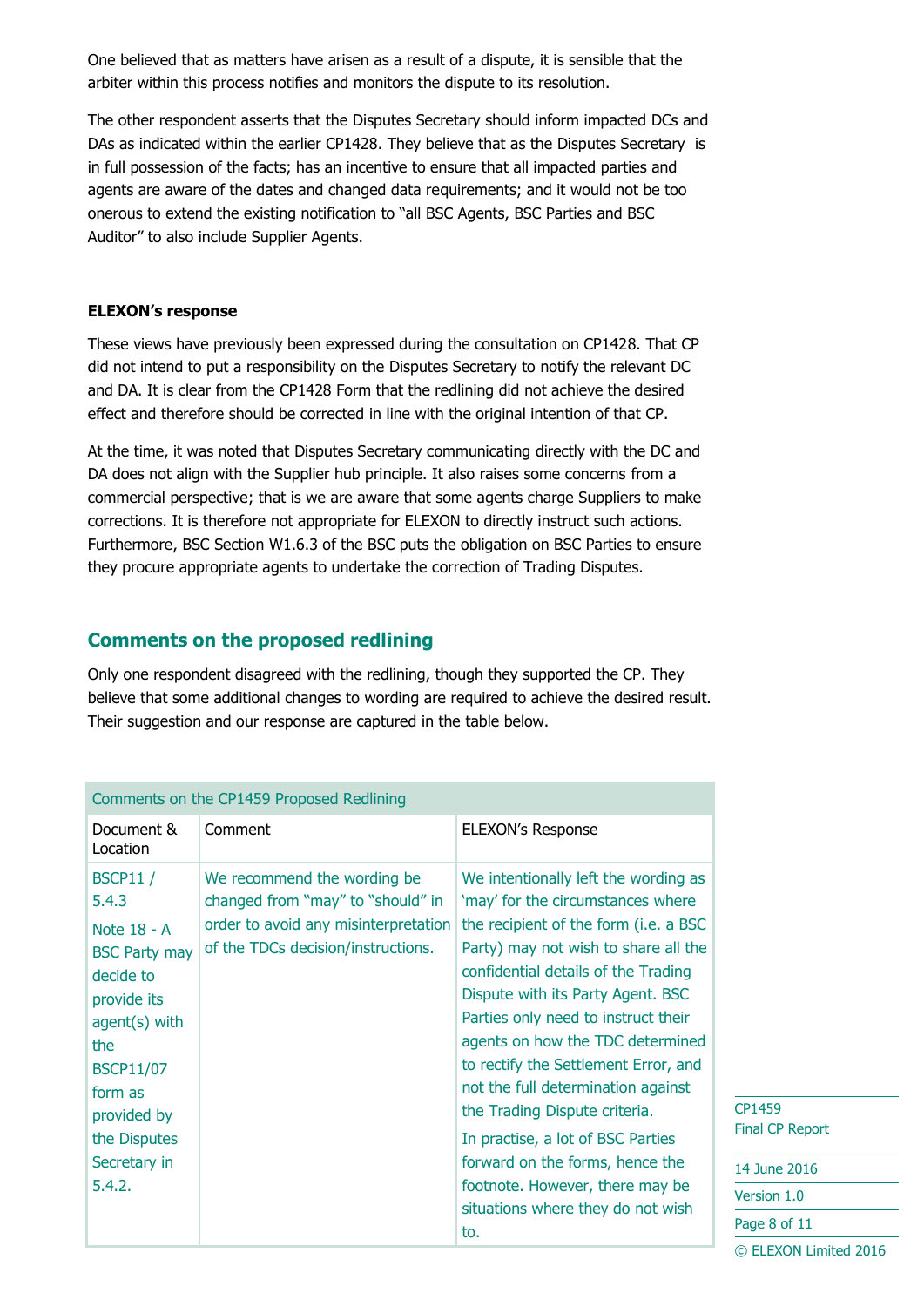If the TDC wishes to mandate the sending of the BSCP11/07 form, then the current redlining approach would need to change, requiring a further consultation.

If this were the case, we would suggest that the footnote be removed altogether and that the "information required" in step 5.4.3 be amended to "BSCP11/07". We had previously considered this approach, but decided against it in line with our comments above.

Therefore, we believe that the proposed redlining correctly delivers the intent of CP1459.

#### **Further comments in regard to the proposed text**

The two respondents that disagreed with the CP did support the redlining. One suggested a timescale placed on the "Relevant Agent(s)" to respond to the instruction in BSCP11/5.4.3; however, we do not believe that this is needed and would be a material change, requiring further consultation. The other disagreed with removing the obligation on the Disputes Secretary to inform the DC and DA, as discussed above.

#### **Further proposed amendments**

Following the consultation, we further considered the proposed redlining and are recommending a non-material amendment as follows.

Under the baselined version of BSCP11/5.4.6, the relevant DA and DC and relevant Parties perform the PFSR in accordance with the TDC requirements. This is done on the "Post-Final Settlement Run schedule day". However, CP1459 moves the "scheduling activity" earlier in the process. Step 5.4.5 becomes 5.4.6 under CP1459 and with the earlier scheduling, the wording of this step would benefit from some clarity. As such, we are recommending that the "When" in the redlining for BSCP11/5.4.6 should be: "Scheduled Post-Final Settlement Run date." This would therefore reflect that this step is carried out on the date of PFSR and is not (necessarily) the date that the participant schedules the run.

## **Further CP**

Two respondents suggested that the BSCP11/07 form should include the details of the Metering System relating to the dispute, as Suppliers do not always provide this in their notifications. We agree with the suggestion and are in the process of raising another CP to progress the suggestion.

> CP1459 Final CP Report

14 June 2016

Version 1.0

Page 9 of 11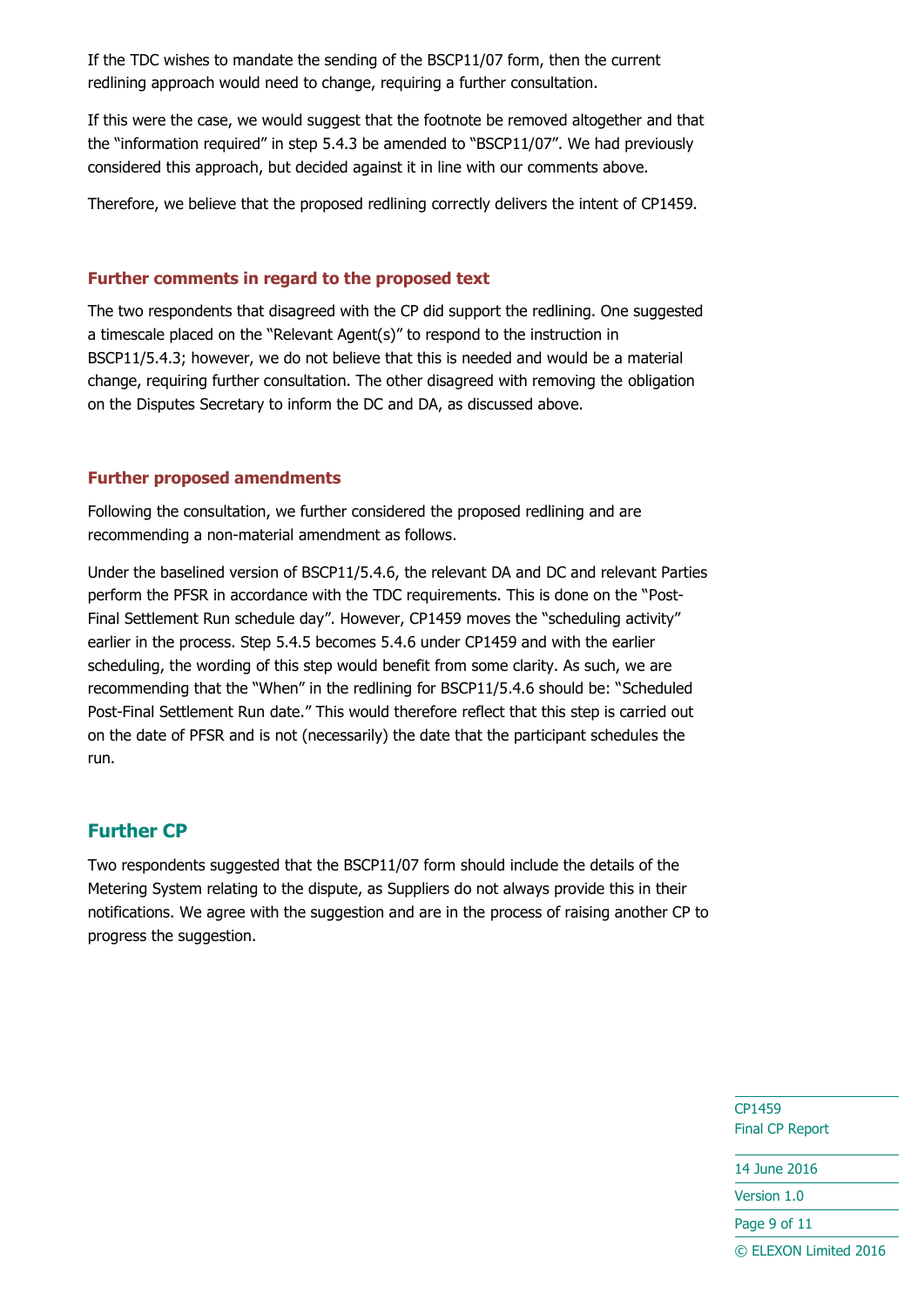## <span id="page-9-0"></span>**7** Final Committee Views and Decision

## **TDC's final views**

The TDC considered CP1459 at its meeting on 2 June 2016 [\(TDC215/01\)](https://www.elexon.co.uk/meeting/tdc-213/).

The TDC agreed with the amendments to the proposed redlining for BSCP11 for CP1459 made following the consultation. The TDC had no comments on the CP itself.

## **Final decision**

The TDC has **APPROVED** CP1459 for implementation on 3 November 2016 as part of the November 2016 BSC Systems Release.

> CP1459 Final CP Report

14 June 2016

Version 1.0

Page 10 of 11